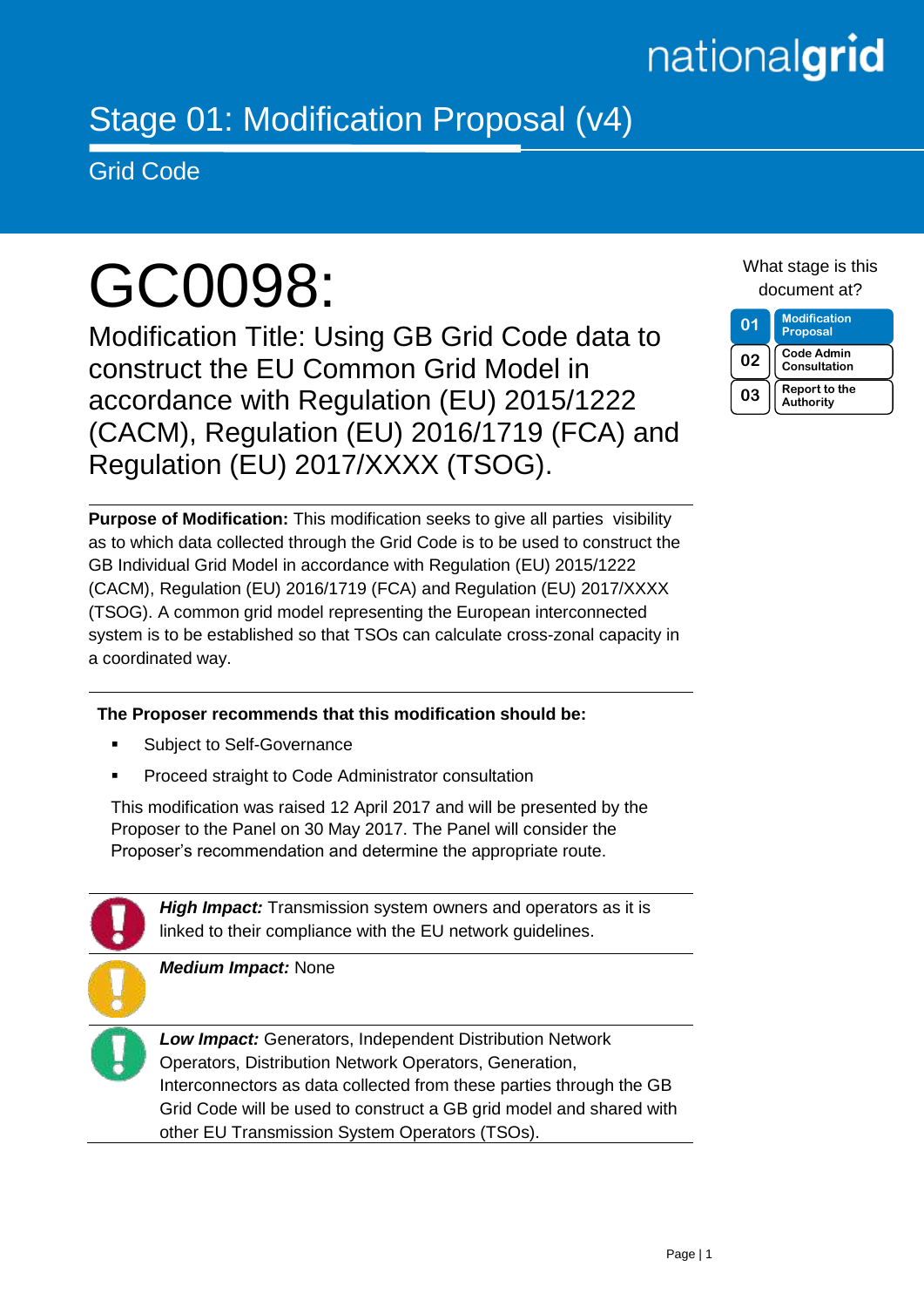#### **Contents**

#### **Timetable**

| The Code Administrator recommends the following timetable:                         |                   |  |  |
|------------------------------------------------------------------------------------|-------------------|--|--|
| Workgroup Report presented to Panel                                                | 19 July 2017      |  |  |
| Code Administrator Consultation Report issued to the<br>Industry (15 Working Days) | 27 July 2017      |  |  |
| Code Administrator Consultation closes                                             | 17 August 2017    |  |  |
| Draft Modification Report presented to Panel                                       | 12 September 2017 |  |  |
| <b>Panel Determination Vote</b>                                                    | 20 September 2017 |  |  |
| Final Modification Report published                                                | 29 September 2017 |  |  |
| Implementation (10 Working Days)                                                   | 3 November 2017   |  |  |



**Any Questions?** Contact: **Christine Brown** Code Administrator



**01926 65 3328** Proposer: **Robert Selbie**

National Grid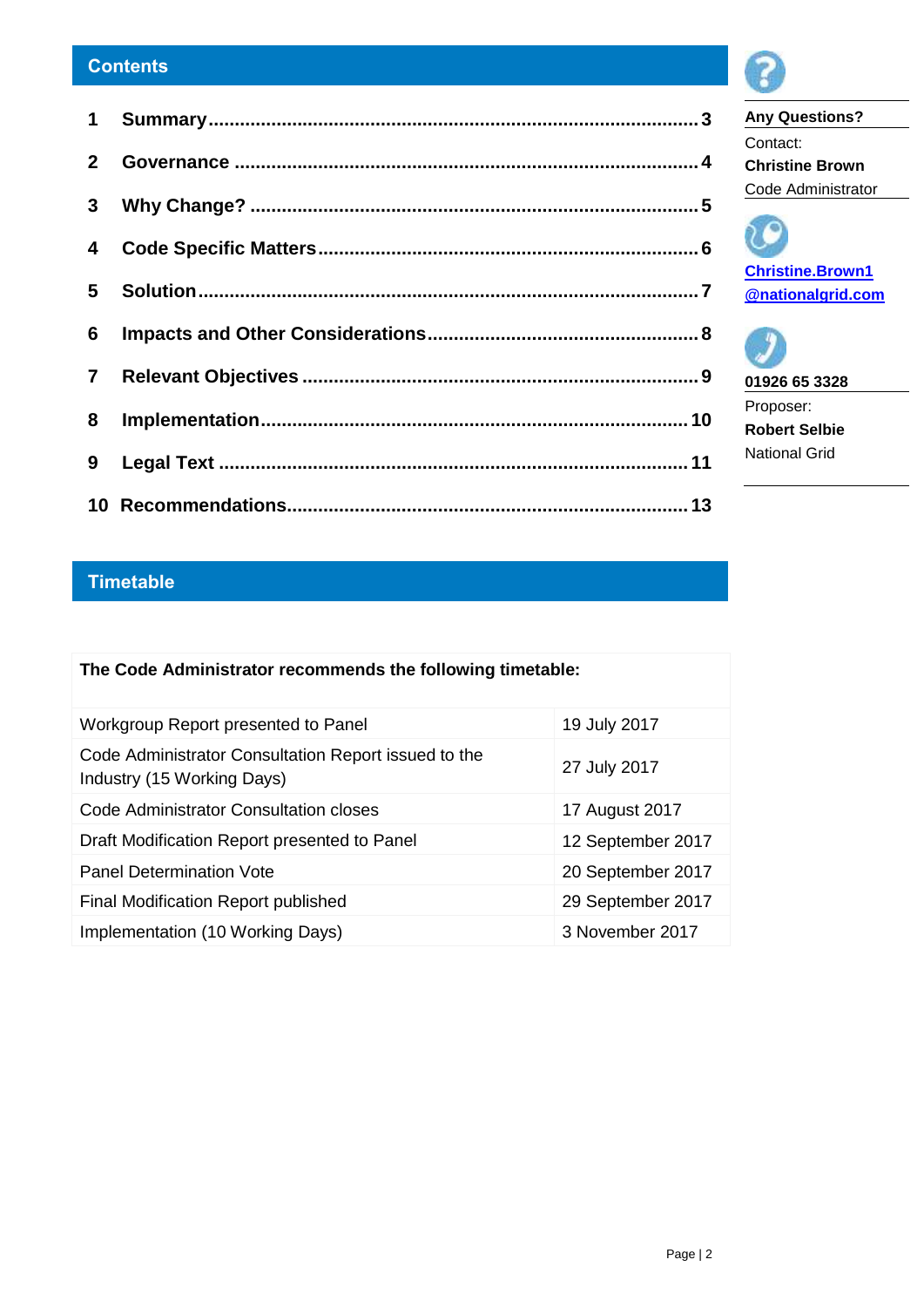#### <span id="page-2-0"></span>**1 Summary**

#### *What*

Existing data collected through the Grid Code will be used to construct a GB Individual Grid Model and shared with other EU TSOs. Without this modification it is unclear which data is being used to build the Individual Grid Model. Both CACM, FCA and TSOG specify confidentiality obligations on TSOs regarding *"information received, exchanged or transmitted pursuant to this Regulation*" in Articles 13, 7 and 12 respectively.

#### *Why*

The requirement for TSOs to construct and send an Individual Grid Model is set out in CACM, FCA and TSOG. Without this modification, TSOs will still be obliged to share Individual Grid Models; however GB parties would have little visibility on which data was used to construct these models.

#### *How*

The proposed solution is to include a general statement on why the data is to be shared referencing the EU regulations, and then to include an annex where the relevant sections of the Grid Code are listed.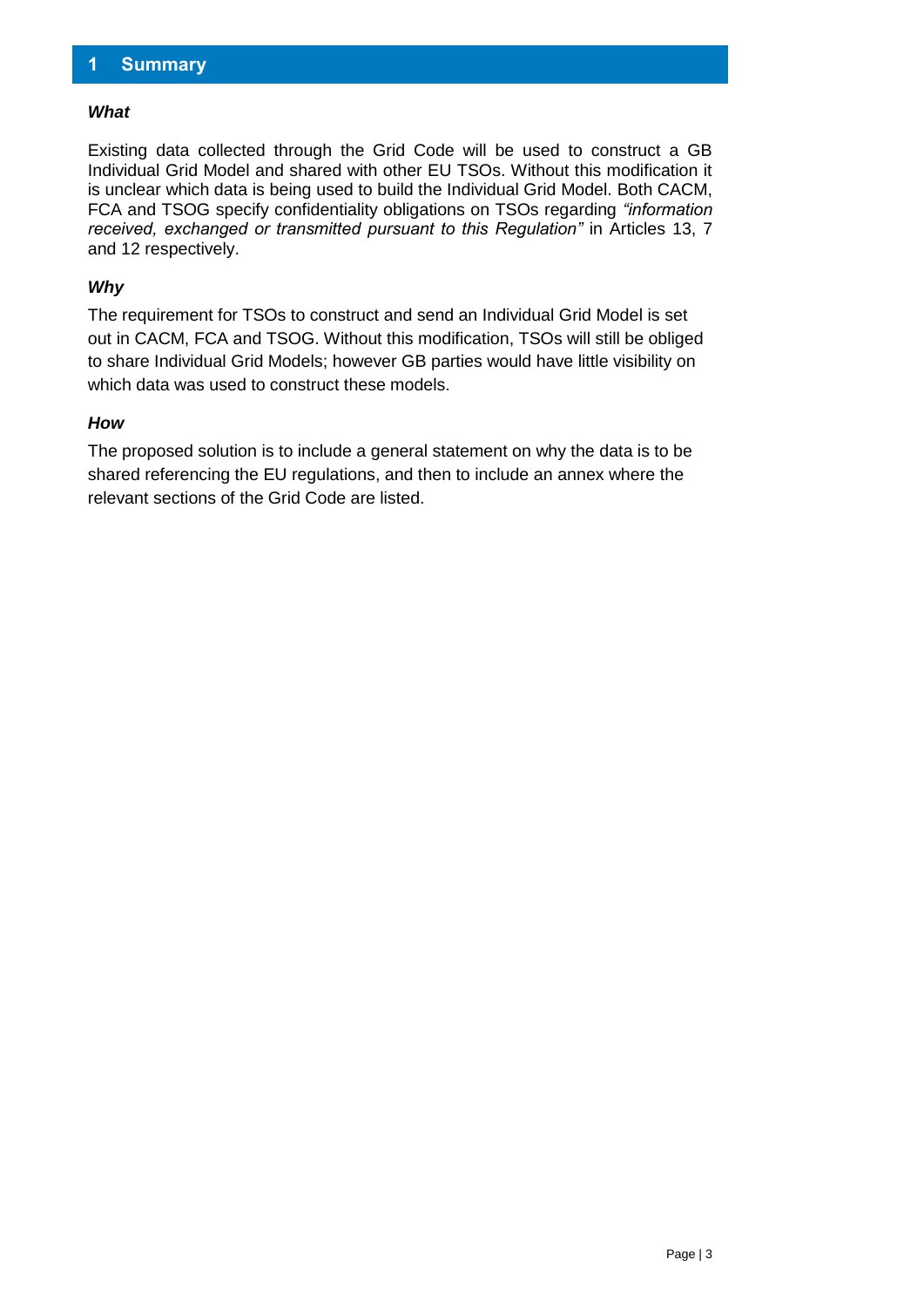#### <span id="page-3-0"></span>**2 Governance**

This modification should be considered for *Self-Governance* procedures as the modification is unlikely to have a material effect on any party, but rather gives greater visibility to interested parties on the data used within EU processes.

*Self-Governance - The modification is unlikely to discriminate between different classes of Grid Code Parties and is unlikely to have a material effect on:*

- *i) Existing or future electricity customers;*
- *ii) Competition in the generation, distribution, or supply of electricity or any commercial activities connected with the generation, distribution or supply of electricity,*
- *iii) The operation of the National Electricity Transmission System*
- *iv) Matters relating to sustainable development, safety or security of supply, or the management of market or network emergencies*
- *v) The Grid Code's governance procedures or the Grid Code's modification procedures*

#### *Requested Next Steps*

This modification should:

- **•** be subject to Self-Governance
- proceed straight to Code Administrator Consultation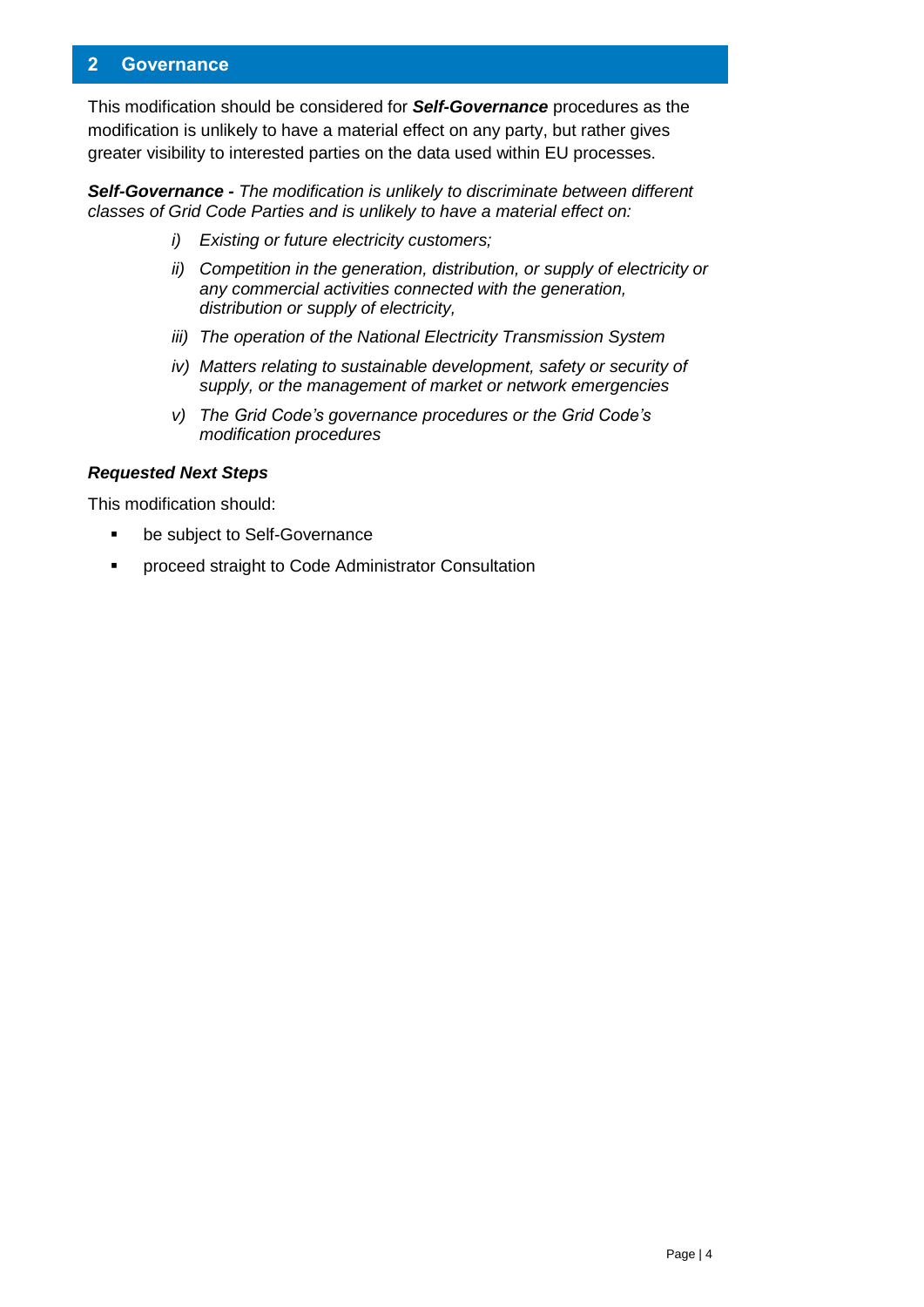#### <span id="page-4-0"></span>**3 Why Change?**

-

This Proposal is one of a number of Proposals which seek to implement relevant provisions of a number of new EU Network Codes/Guidelines which have been introduced in order to enable progress towards a competitive and efficient internal market in electricity. Some EU Network Guidelines are still in development and these may in due course require a review of solutions developed for Codes that come into force beforehand. The full set of EU network guidelines are;

- Regulation 2015/1222 Capacity Allocation and Congestion Management (CACM) which entered into force 14 August 2015
- Regulation 2016/1719 Forward Capacity Allocation (FCA) which entered into force 17 October 2016
- Regulation 2016/631 Requirements for Generators (RfG) which entered into force 17 May 2016
- Regulation 2016/1388 Demand Connection Code (DCC) which entered into force 7 September 2016
- Regulation 2016/1447 High Voltage Direct Current (HVDC) which entered into force 28 September 2016
- Transmission System Operation Guideline (TSOG) entry into force anticipated Summer 2017
- Emergency and Restoration (E&R) Guideline entry into force anticipated Autumn 2017
- Electricity Balancing Guideline (EBGL) entry into force anticipated Autumn 2017

This modification relates to the CACM, FCA and TSOG guidelines which together aim to; promote effective competition in the generation, trading and supply of electricity, promote effective long-term cross-zonal trade with long-term crosszonal hedging opportunities for market participants, and determining common operational security requirements and principles.

The guidelines require National Grid Electricity Transmission plc (NGET) to contribute data towards a pan-EU Common Grid Model (CGM) which will underpin the new European processes. NGET has carried out a mapping exercise with GB industry parties and is confident that we already collect the required data through the GB Grid Code. The legal right for NGET to share the data with EU TSOs arises from the CACM guideline; however several stakeholders have requested a Grid Code Modification be raised so that it is transparent to all parties which data will be shared.

With reference to the Ofgem decision<sup>1</sup> on the assignment of Transmission System Operator obligations under the Capacity Allocation and Congestion Management

[https://www.ofgem.gov.uk/publications-and-updates/decision-our-consultations](https://www.ofgem.gov.uk/publications-and-updates/decision-our-consultations-assignment-transmission-system-operator-obligations-under-capacity-allocation-and-congestion-management-regulation-within-gb)[assignment-transmission-system-operator-obligations-under-capacity-allocation-and](https://www.ofgem.gov.uk/publications-and-updates/decision-our-consultations-assignment-transmission-system-operator-obligations-under-capacity-allocation-and-congestion-management-regulation-within-gb)[congestion-management-regulation-within-gb](https://www.ofgem.gov.uk/publications-and-updates/decision-our-consultations-assignment-transmission-system-operator-obligations-under-capacity-allocation-and-congestion-management-regulation-within-gb) 

 $1$  Decision for our consultations on the assignment of Transmission System Operator obligations under the Capacity Allocation and Congestion Management Regulation within GB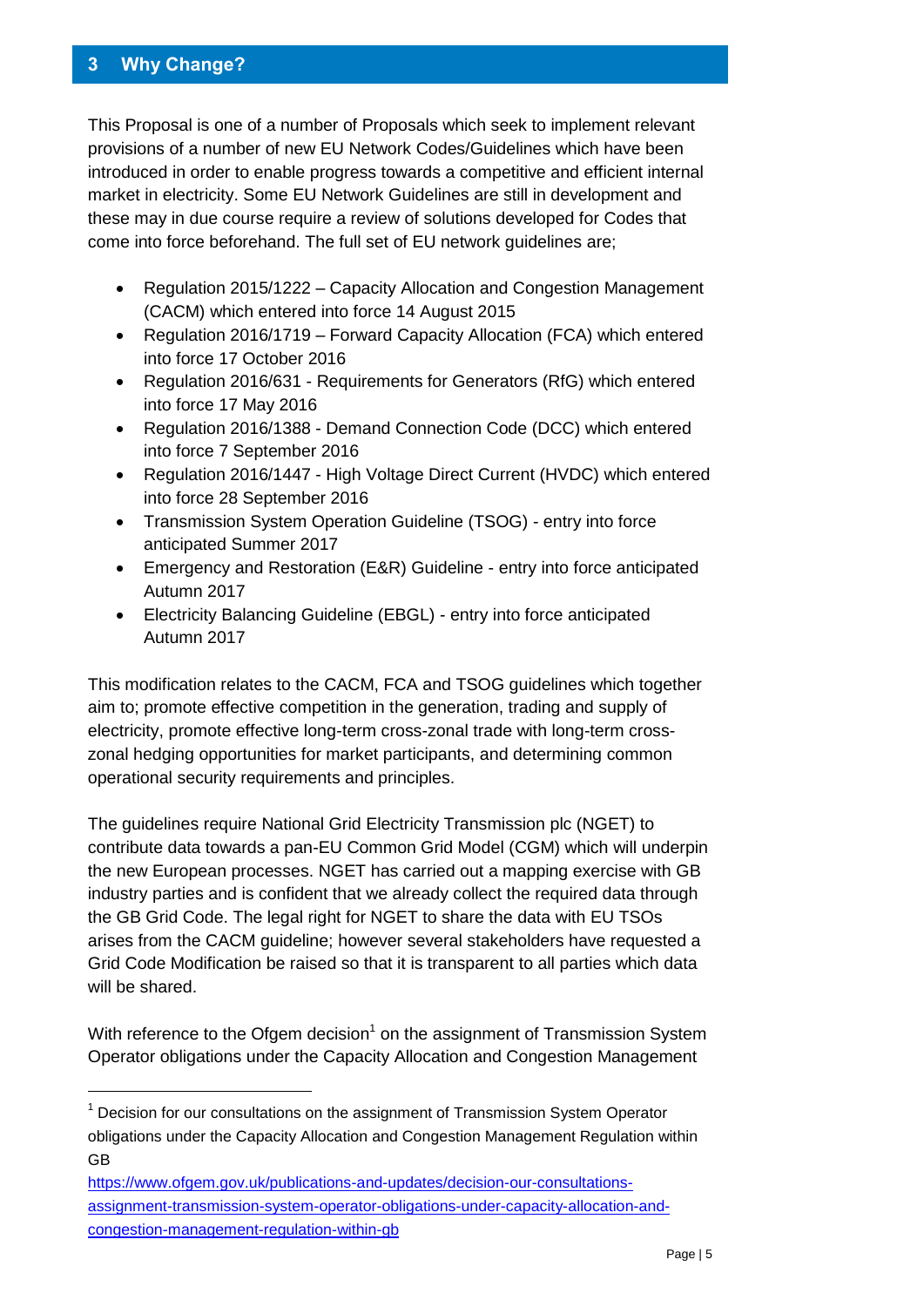Regulation within GB, NGET understands the obligation to merge inputs to form the Common Grid Model (CGM) is an SO obligation. Extract from Annex 2 of the Ofgem decision; "We consider this Sub Paragraph [CACM Article 28.5] applicable to SOs only as it will be the SO's individual grid models (which they are responsible for the operation of) which are merged to form the common grid model."

#### <span id="page-5-0"></span>**4 Code Specific Matters**

#### *Technical Skillsets*

An understanding of data currently collected by NGET under the Grid Code and an understanding of the common grid processes proposed under CACM and FCA.

#### *Reference Documents*

Ofgem Decisions on the Generation and Load Data Provision Methodology and Common Grid Model Methodology:

[https://www.ofgem.gov.uk/publications-and-updates/decisions-generation-and](https://www.ofgem.gov.uk/publications-and-updates/decisions-generation-and-load-data-provision-methodology-and-common-grid-model-methodology)[load-data-provision-methodology-and-common-grid-model-methodology](https://www.ofgem.gov.uk/publications-and-updates/decisions-generation-and-load-data-provision-methodology-and-common-grid-model-methodology)

COMMISSION REGULATION (EU) 2015/1222 of 24 July 2015 establishing a guideline on capacity allocation and congestion management: [http://eur-lex.europa.eu/legal](http://eur-lex.europa.eu/legal-content/EN/TXT/?uri=uriserv:OJ.L_.2015.197.01.0024.01.ENG&toc=OJ:L:2015:197:TOC)[content/EN/TXT/?uri=uriserv:OJ.L\\_.2015.197.01.0024.01.ENG&toc=OJ:L:2015:19](http://eur-lex.europa.eu/legal-content/EN/TXT/?uri=uriserv:OJ.L_.2015.197.01.0024.01.ENG&toc=OJ:L:2015:197:TOC) [7:TOC](http://eur-lex.europa.eu/legal-content/EN/TXT/?uri=uriserv:OJ.L_.2015.197.01.0024.01.ENG&toc=OJ:L:2015:197:TOC)

Commission Regulation (EU) 2016/1719 of 26 September 2016 establishing a guideline on forward capacity allocation Generation and Load Data Provision Methodology (GLPDM) code mapping:

<http://www2.nationalgrid.com/WorkArea/DownloadAsset.aspx?id=8589938097>

The draft Regulation establishing a guideline on system operation received a positive vote in comitology on 4 May 2016 <http://ec.europa.eu/energy/en/topics/wholesale-market/electricity-network-codes>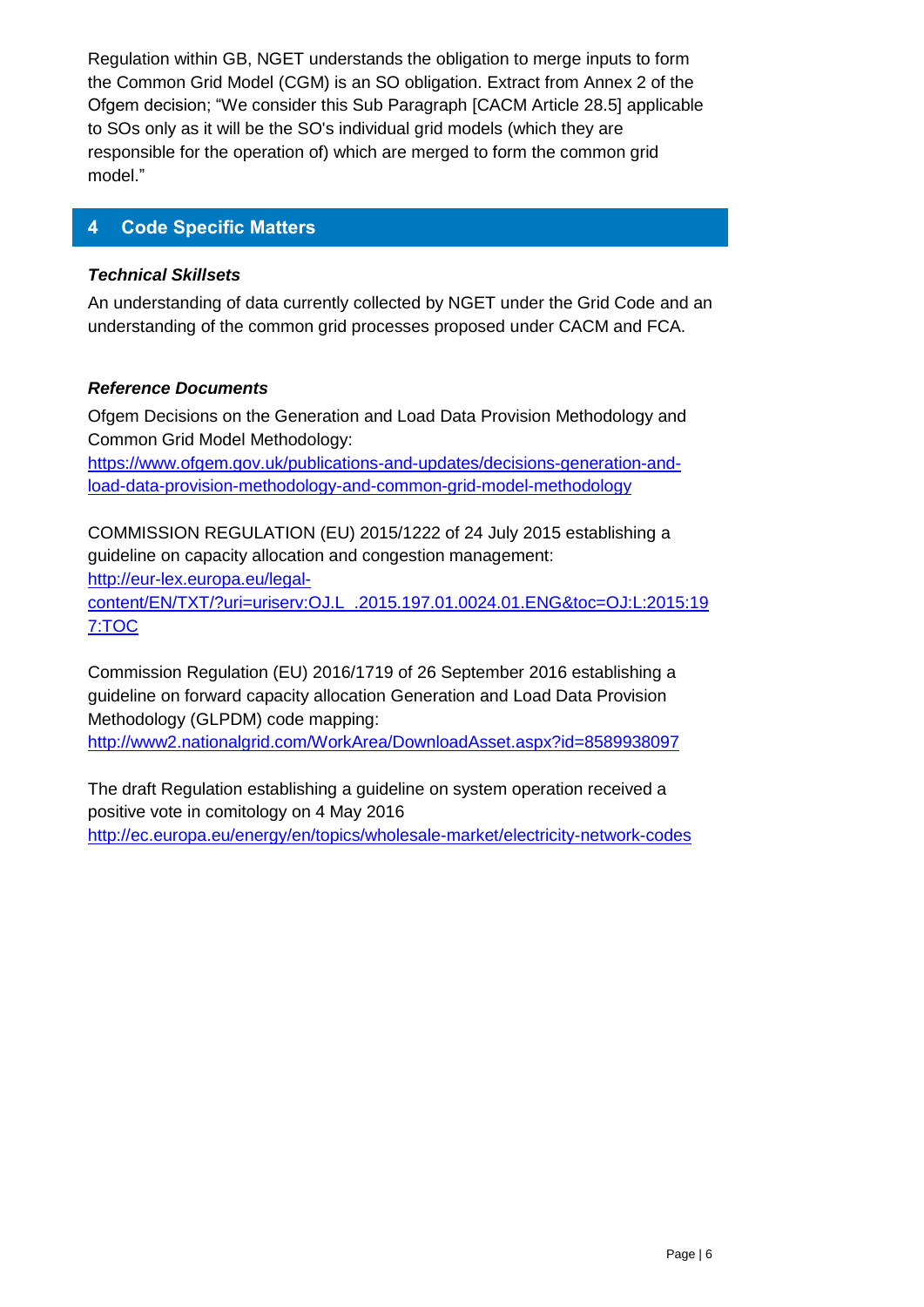#### <span id="page-6-0"></span>**5 Solution**

Inclusion of a reference within the Planning Code section of the Grid Code that data collected by NGET through the Grid Code, as specified in a separate annex to Planning Code shall be used to build an individual grid model, so that NGET can fulfil its obligations under CACM,FCA and TSOG.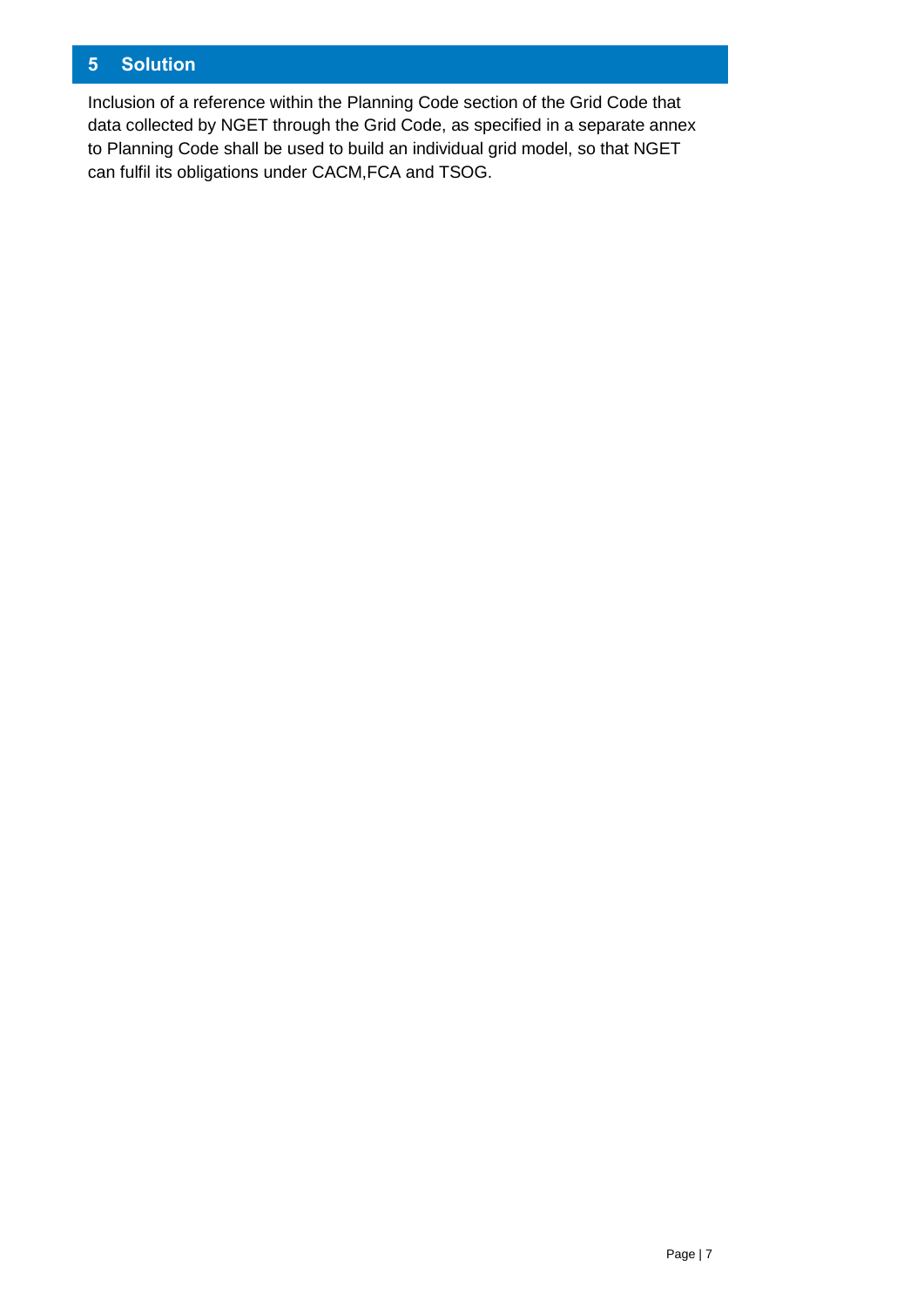#### <span id="page-7-0"></span>**6 Impacts and Other Considerations**

No impacts to other codes or processes, modification purely provides greater visibility of processes set out under EU regulations.

#### *Does this modification impact a Significant Code Review (SCR) or other significant industry change projects, if so, how?*

No

#### *Consumer Impacts*

None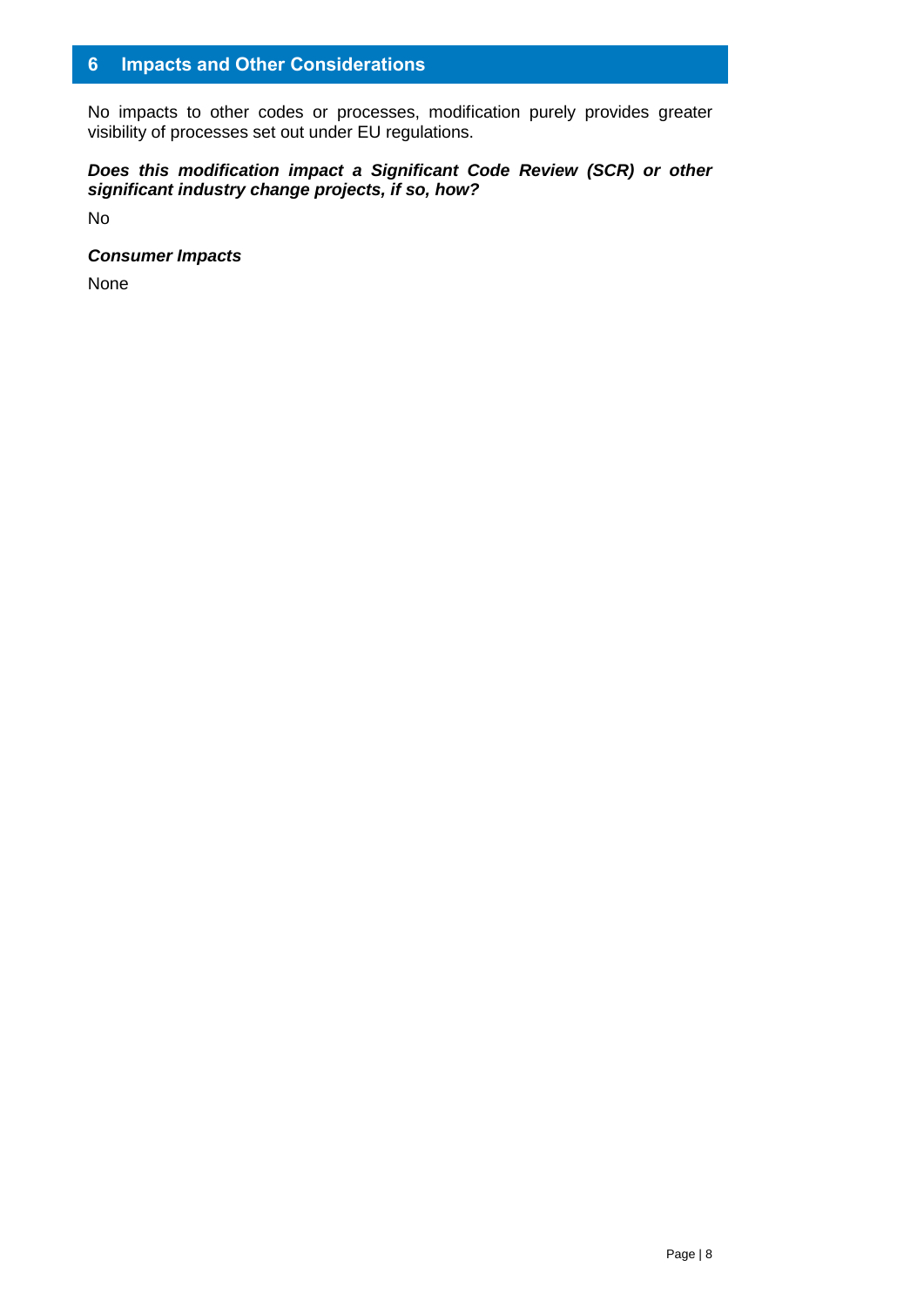#### <span id="page-8-0"></span>**7 Relevant Objectives**

| Impact of the modification on the Relevant Objectives:                                                                                                                                                                                                                                                                                                                |                          |
|-----------------------------------------------------------------------------------------------------------------------------------------------------------------------------------------------------------------------------------------------------------------------------------------------------------------------------------------------------------------------|--------------------------|
| <b>Relevant Objective</b>                                                                                                                                                                                                                                                                                                                                             | <b>Identified impact</b> |
| To permit the development, maintenance and operation of an<br>efficient, coordinated and economical system for the transmission<br>of electricity                                                                                                                                                                                                                     | <b>None</b>              |
| To facilitate competition in the generation and supply of electricity<br>(and without limiting the foregoing, to facilitate the national<br>electricity transmission system being made available to persons<br>authorised to supply or generate electricity on terms which<br>neither prevent nor restrict competition in the supply or<br>generation of electricity) | <b>None</b>              |
| Subject to sub-paragraphs (i) and (ii), to promote the security and<br>efficiency of the electricity generation, transmission and<br>distribution systems in the national electricity transmission<br>system operator area taken as a whole                                                                                                                           | <b>None</b>              |
| To efficiently discharge the obligations imposed upon the<br>licensee by this license and to comply with the Electricity<br>Regulation and any relevant legally binding decisions of the<br>European Commission and/or the Agency; and                                                                                                                                | <b>Positive</b>          |
| To promote efficiency in the implementation and administration of<br>the Grid Code arrangements                                                                                                                                                                                                                                                                       | <b>Neutral</b>           |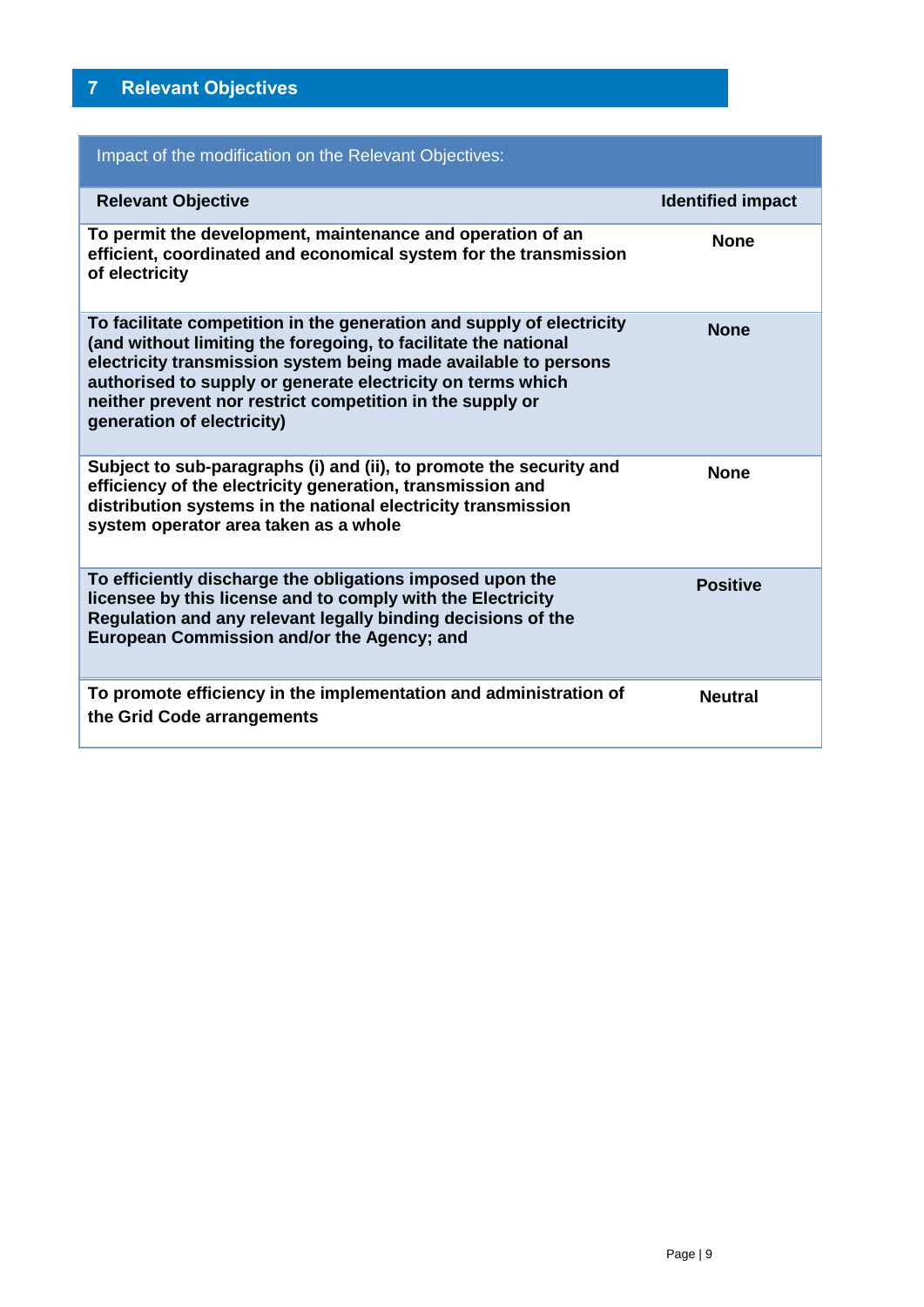<span id="page-9-0"></span>Not applicable, no implementation tasks associated with this modification.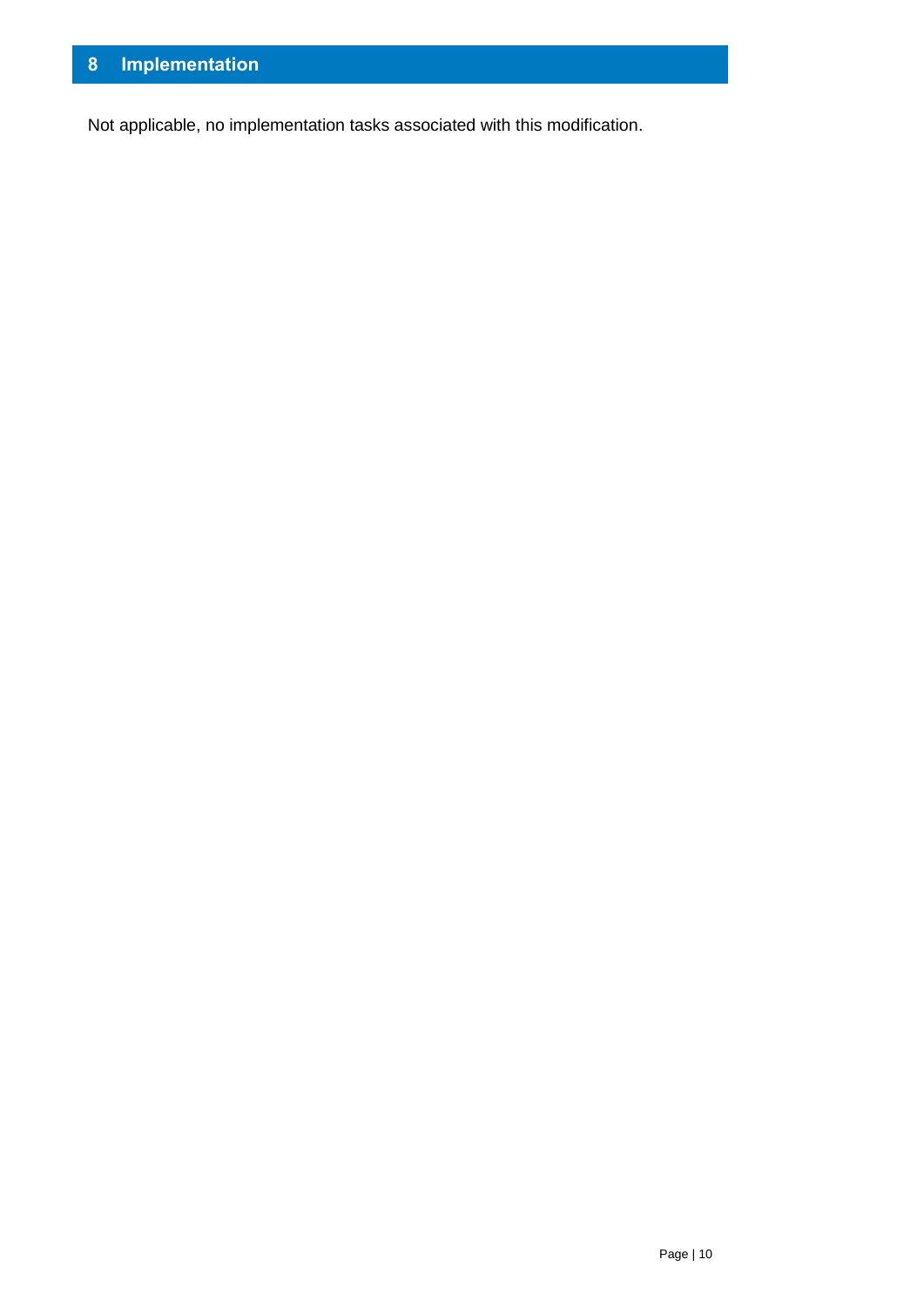#### <span id="page-10-0"></span>**9 Legal Text**

#### PC2 .1(f)

(f) to provide for the supply of information required by NGET from Users in respect of the pan-EU Common Grid Model (CGM) and to enable NGET to carry out its duties under Regulation (EU) 2015/1222, Regulation (EU) 2016/1719 and Regulation (EU) 2017/xxxx [TSOG]. Details of the information to be transferred is given in Appendix G.

…

#### APPENDIX G

All data items collected under the following sections of the Grid Code may be used by NGET to fulfil the obligations under Regulation (EU) 2015/1222,Regulation (EU) 2016/1719 and Regulation (EU) 2017/xxxx [TSOG;

Physical Notifications, Export and Import Limits, Bid-Offer Data, Dynamic Parameters,

BC1.4.2 BC1.A.1.1 BC2.5.1

Grid Voltage Variations, Plant Performance Requirements, Control Arrangements, System Ancillary Services, Commercial Ancillary Services CC.6.1.4 CC.6.3.2 CC.6.3.7 CC.8

Generation Planning Parameters, Generator Performance Chart, Final Generation Outage Programme, Genset inflexibility, Outages Adjustments, EU Transparency Availability Data, Test And Monitoring OC2

OC2.4.1.2.1 OC2.4.1.2.2 OC2.4.1.3.2 OC2.4.1.3.3 OC2.4.2.1 OC2.4.7 OC5 OC6.6

Standard Planning Data, Detailed Planning Data, Power Park Unit model, Single Line Diagram, Lumped System Susceptance, Reactive Compensation Equipment, Power Factor of the Power Park Module, production type, Busbar Arrangements, Registered Capacity, Output Usable, Minimum Generation, Rated Parameters Data, General Generating Unit Power Park Module and DC Converter Data, primary source of power, demand and active energy data, User's User System Demand (Active Power) and Active Energy Data, Connection Point Demand (Active and Reactive Power), Post Fault User System Layout, General Demand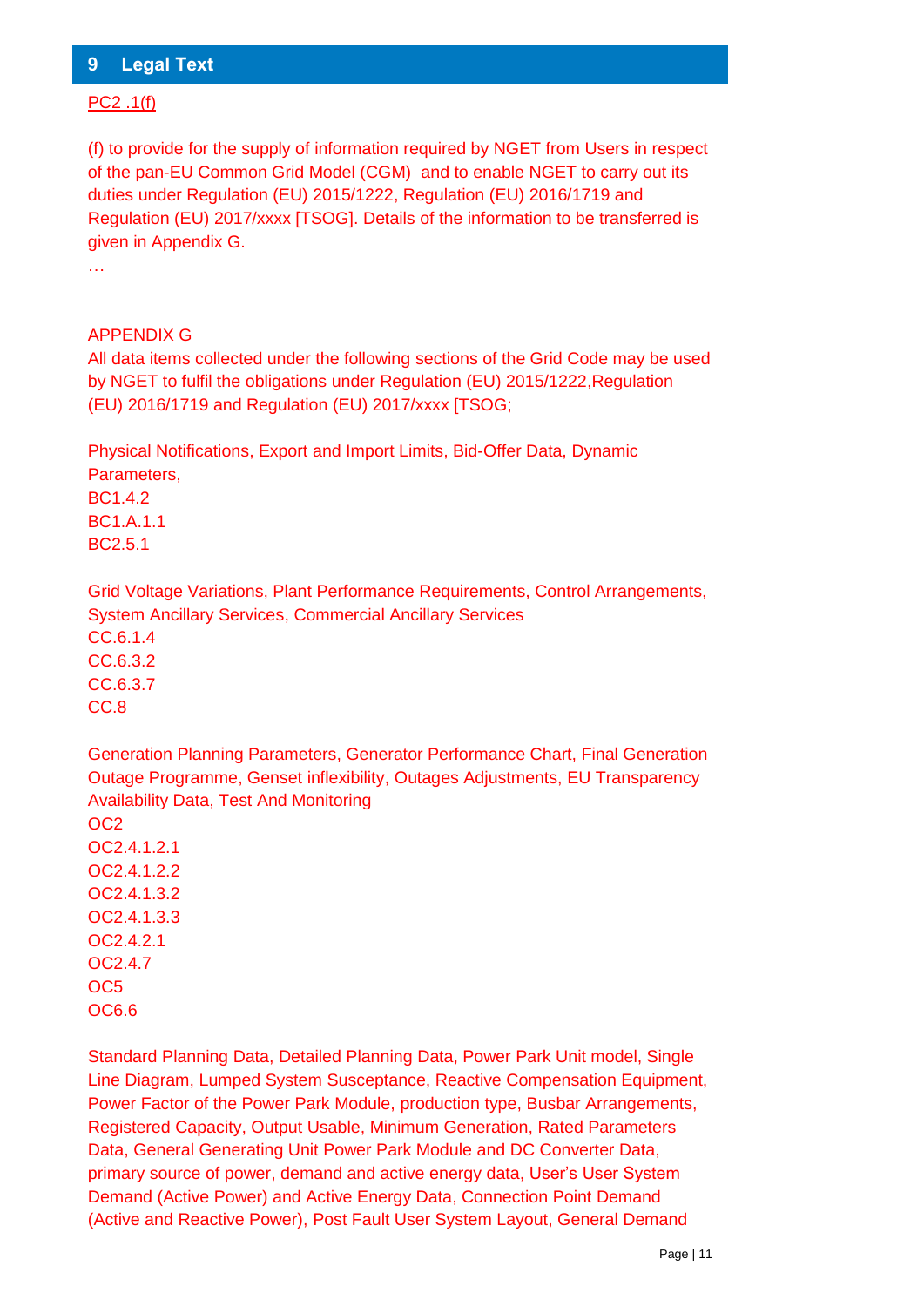Data, Synchronous Generating Unit Parameters, Non-Synchronous Generating Unit and Associated Control System Data, Transient Overvoltage Assessment Data, User's Protection Data, Harmonic Studies, Voltage Assessment Studies, Short Circuit Analysis

PC.4.3.1 PC.A.5.4.2

PC.A.2.2 PC.A.2.2.2 PC.A.2.2.4 PC.A.2.2.5 PC.A.2.2.6 PC.A.2.3 PC.A.2.4 PC.A.2.5.6 PC.A.3.1.4 PC.A.3.1.5 PC.A.3.2.2 PC.A.3.3.1 PC.A.3.4.1 PC.A.3.4.3 PC.A.4.1 PC.A.4.1.4.2 PC.A.4.2 PC.A.4.3 PC.A.4.3.1 PC.A.4.3.2 PC.A.4.3.3 PC.A.4.3.5 PC.A.4.5 PC.A.4.7 PC.A.5.2 PC.A.5.2.1 PC.A.5.3.2 PC.A.5.4.2 PC.A.5.4.3.1 PC.A.5.4.3.2 PC.A.5.4.3.3 PC.A.6.2 PC.A.6.3 PC.A.6.4 PC.A.6.5 PC.A.6.6

#### *Text Commentary*

<span id="page-11-0"></span>A reference in the Planning Conditions of the Grid Code and a list in a separate annex of all sections in the Grid Code where the relevant data is collected through.